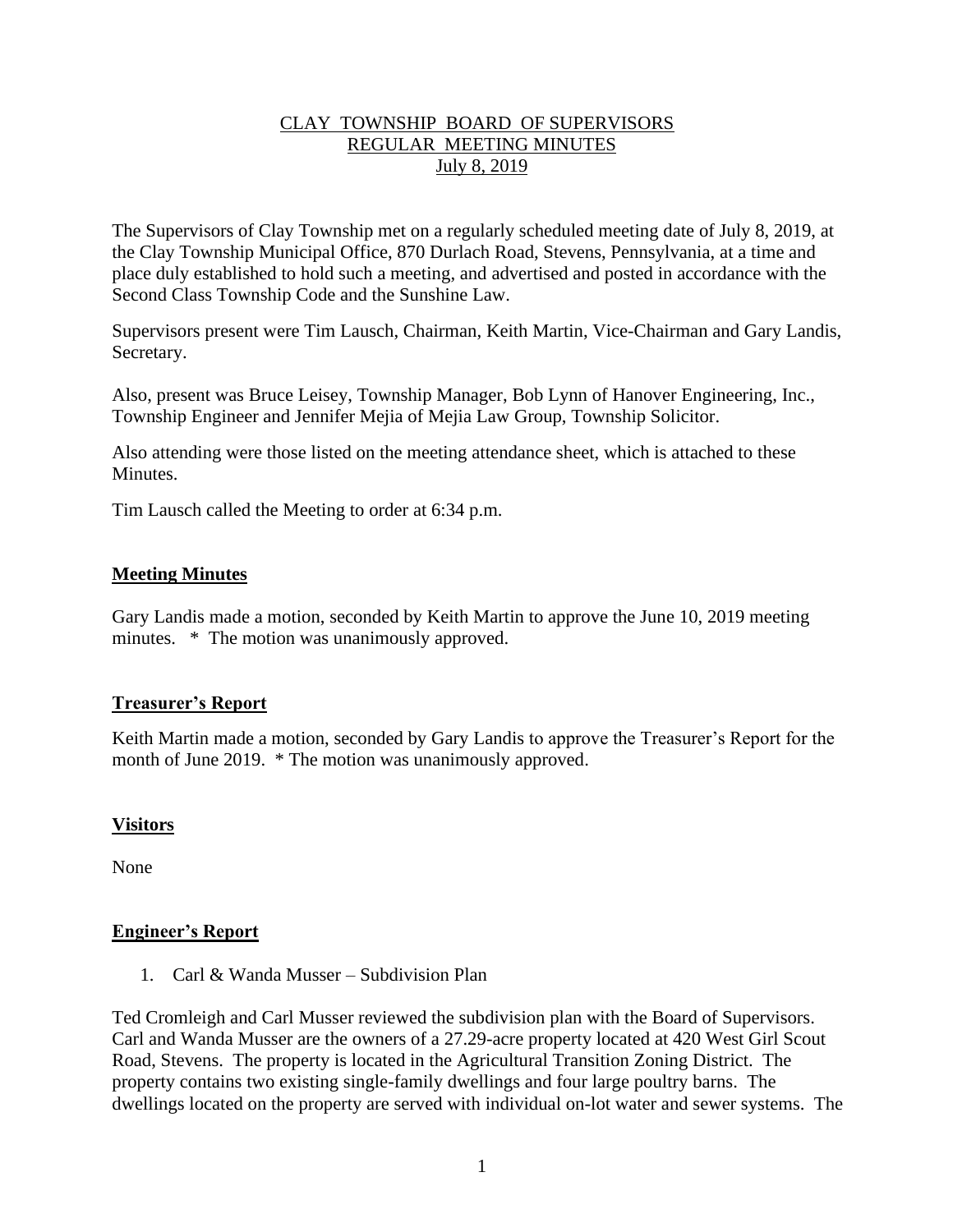subdivision is proposing no new excavation or construction. The subdivision will not result in any new or increased sewage flows. The dwelling situated on Lot 1 was constructed in 2009. Permits issued by Clay Township for the dwelling – DEP Sewage Permit # Z008063. A replacement sewage area was established on the lot at the time. The designated replacement sewage absorption area on Lot 2 has been placed within a protective easement to ensure its future use.

Keith Martin made a motion, seconded by Gary Landis to approve the following modification and deferrals per the Hanover Engineering letter dated 6/21/19. \* The motion was unanimously approved.

# Section 403.A – Drafting Standards

The applicant is requesting a modification to provide plan at a scale of 10', 20', 30', 40' or 50'. The existing features are shown at  $1" = 100'$ . The applicant states that sheet 2 is legible at this scale.

## Section 602.K.3 – Improvement of Existing Streets

The applicant is requesting a deferral of the requirement to improve the existing streets that abut the project. The applicant states that all improvements are existing. Both lots 1 and 2 are improved with existing single-family dwellings. Both lots contain a minimum of two off-street parking spaces. The applicant states the subdivision proposes creating a 1.32-acre lot around an existing dwelling. The applicant states there will be no increase in traffic flow resultant from the subdivision.

Section 610.3 (b) (c) – Replacement Sewage Testing Lot 1 (remaining 26.60 acres) The applicant is requesting a deferral for replacement sewage testing for Lot 1. The applicant states that the remaining land of the site is 26.60 acres and contains adequate area to support future OLDS.

Gary Landis made a motion, seconded by Keith Martin to approve the Musser subdivision plan contingent on compliance with the Hanover Engineering letter dated 6/21/19. \* The motion was unanimously approved.

2. Carl & Wanda Musser – Request for Planning Waiver & Non-Building Declaration

After review, Keith Martin made a motion, seconded by Gary Landis to approve and execute request for Planning Waiver and Non-Building Declaration for the Musser Subdivision. \* The motion was unanimously approved.

3. Ephrata Community Church – Escrow Reduction Request, As-Built Plan Approval

Bob Lynn reviewed the escrow reduction request with the Board of Supervisors.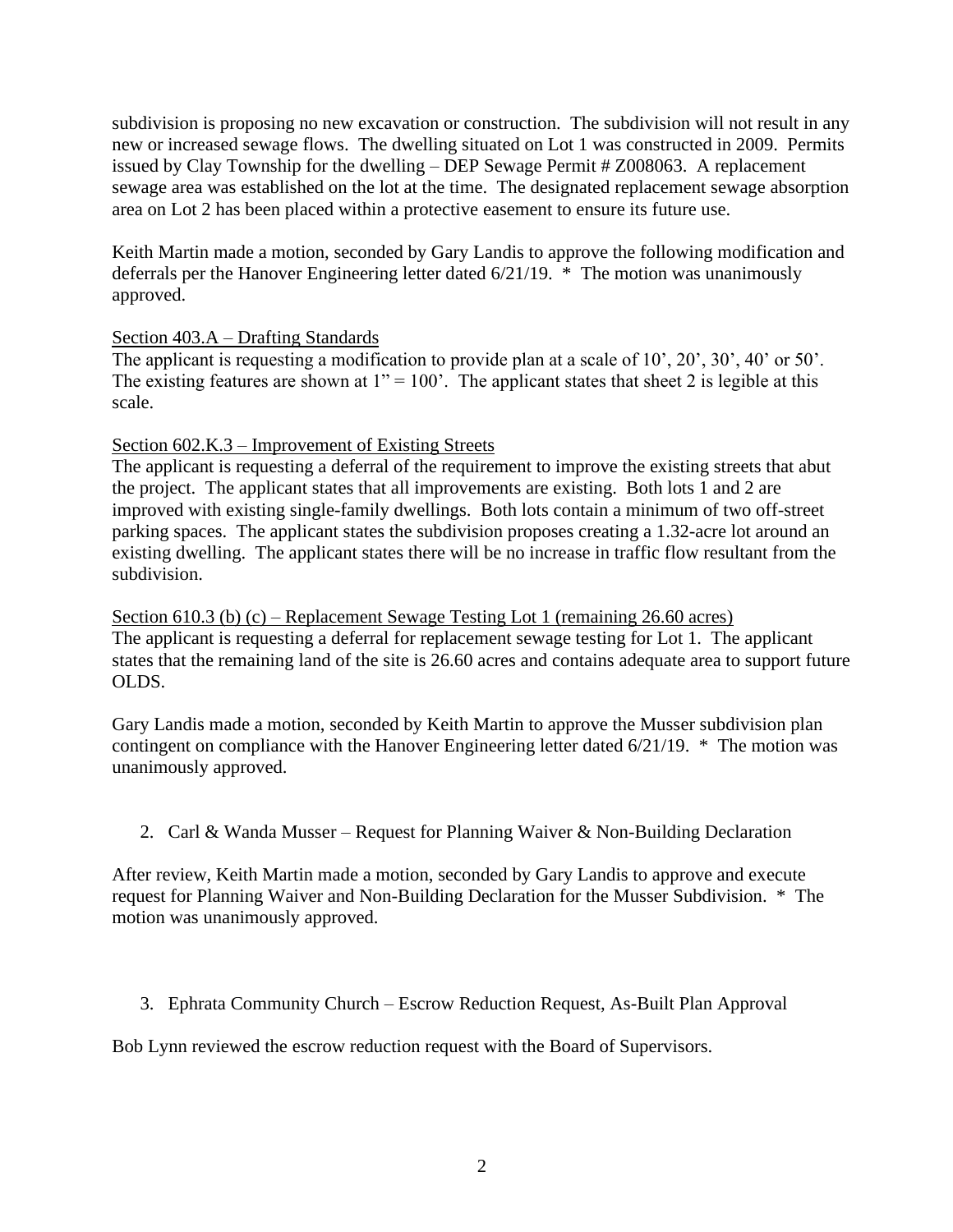Gary Landis made a motion, seconded by Keith Martin to approve an escrow reduction in the amount of \$1,283,137.52, retaining an escrow balance of \$86,598.87. \* The motion was unanimously approved.

The Board of Supervisors tabled action on the As-Built Plan approval until the comments noted on the Hanover Engineering letter dated 7/3/19 are completed.

4. First Response Team of America – Escrow Release Request

This item was tabled until the 7/23/19 meeting to allow Township Staff more time to review the request.

Bruce Leisey will inform Developer of this decision.

5. Fox Family Partners – Request for Extension of Deferral of Land Development for Temporary Parking Facility

Township Staff reviewed the request with the Board of Supervisors.

Keith Martin made a motion, seconded by Gary Landis to approve the request to extend the deferral of land development for the temporary parking lot for Fox Family Partners located along North Clay Road until August 10, 2020. \* The motion was unanimously approved.

## **Old Business**

1. Review of Dirt and Gravel Road Maintenance Project

Bob Lynn reviewed the scope of work to be completed through the grant.

Fred Hubach, 278 Stony Lane, asked what percentage of water will be diverted from flowing along Stony Lane by the stone water flow separators.

Bob Lynn stated approximately 50%.

Donna Thomas, 280 Stony Lane, stated "the earlier proposed basin will not be located across from her house?"

Bob Lynn said there will be no basin across from her house. But some stormwater will sheet flow into that area.

The Board of Supervisors thanked Marlin Harnish for his efforts to mitigate stormwater flows on his property.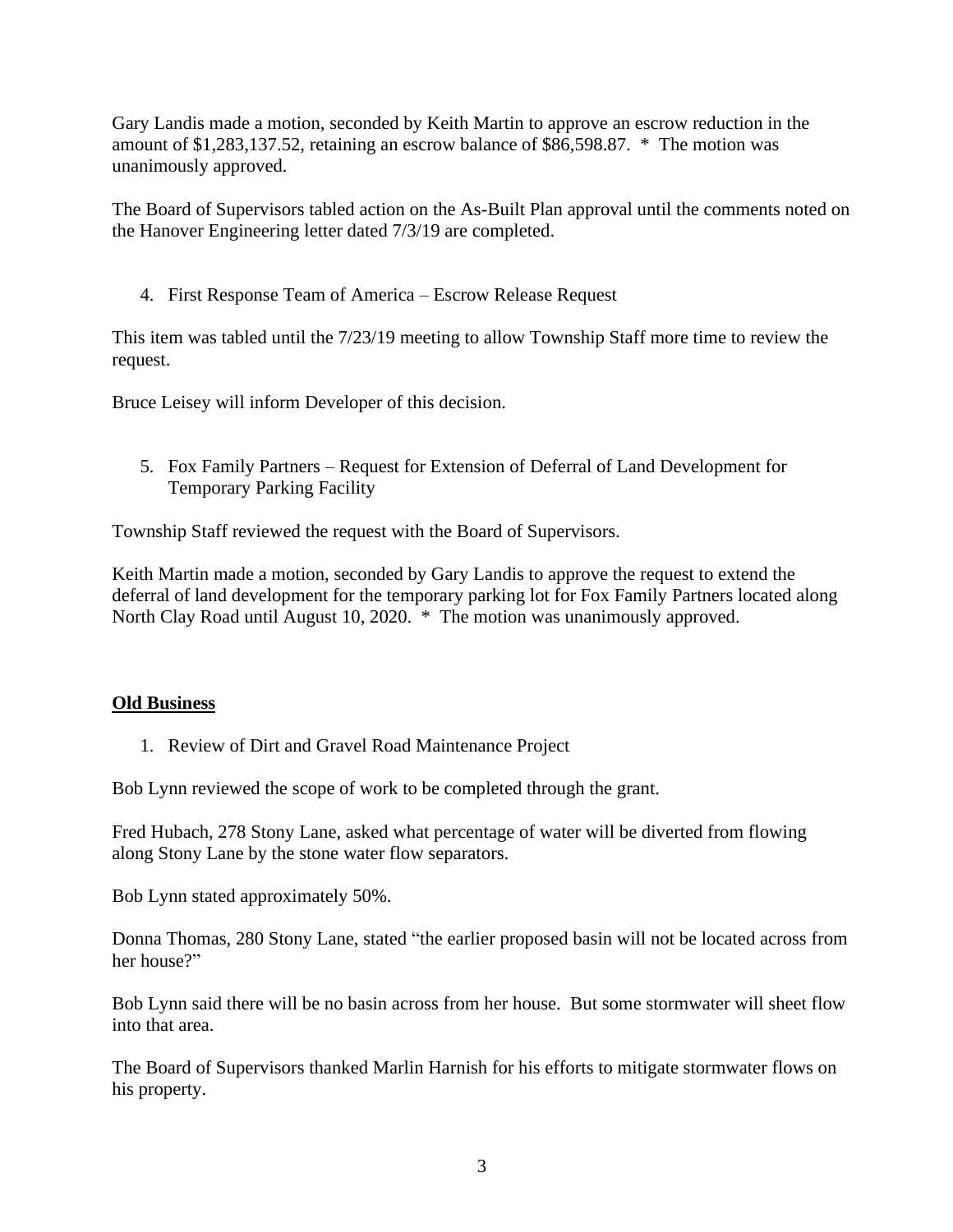2. Update on PA DEP Correspondence regarding HWWTP

Bob Lynn reviewed a draft response to PA DEP's correspondence dated 4/24/19.

Keith Martin made a motion, seconded by Gary Landis to authorize Hanover Engineering to forward response letter to PA DEP as reviewed. \* The motion was unanimously approved.

3. Zoning Officer Update

Tom Zorbaugh updated the Board of Supervisors on resident concerns he has received in the past month.

John Padora, 920 Maple St, expressed concern with the conditions of the property and smell located at 960 Maple St.

Tom Zorbaugh informed Mr. Padora he is aware of the issues and is working with the property owners to have them resolved.

4. 75 E Church Road – Relief from Sewer Isolation Distance

Bruce Leisey informed the Board of Supervisors that the well permit was issued and well has been drilled.

Gary Landis made a motion, seconded by Keith Martin to approve relief from Chapter 73, Section 73.13c3 of the PA Code to allow the sewer isolation distance requirement from the current well to the proposed septic system be reduced to 90'. \* The motion was unanimously approved.

## **New Business**

1. Adopt Ordinance to Update Handicap Parking, Speed and Stop Sign Regulations

Paul Gough, Vice President of Charity Gardens HOA, stated he has experienced the parking issues this Ordinance will eliminate and encourages the Board of Supervisors to adopt the Ordinance.

After review, Keith Martin made a motion, seconded by Gary Landis to adopt Ordinance #070819 which removes a previously designated handicapped parking space and relocates it, modifies existing parking regulations and establishes traffic signals and speed limits in the Bethany Gardens and Wildflower Pond developments. \* The motion was unanimously approved.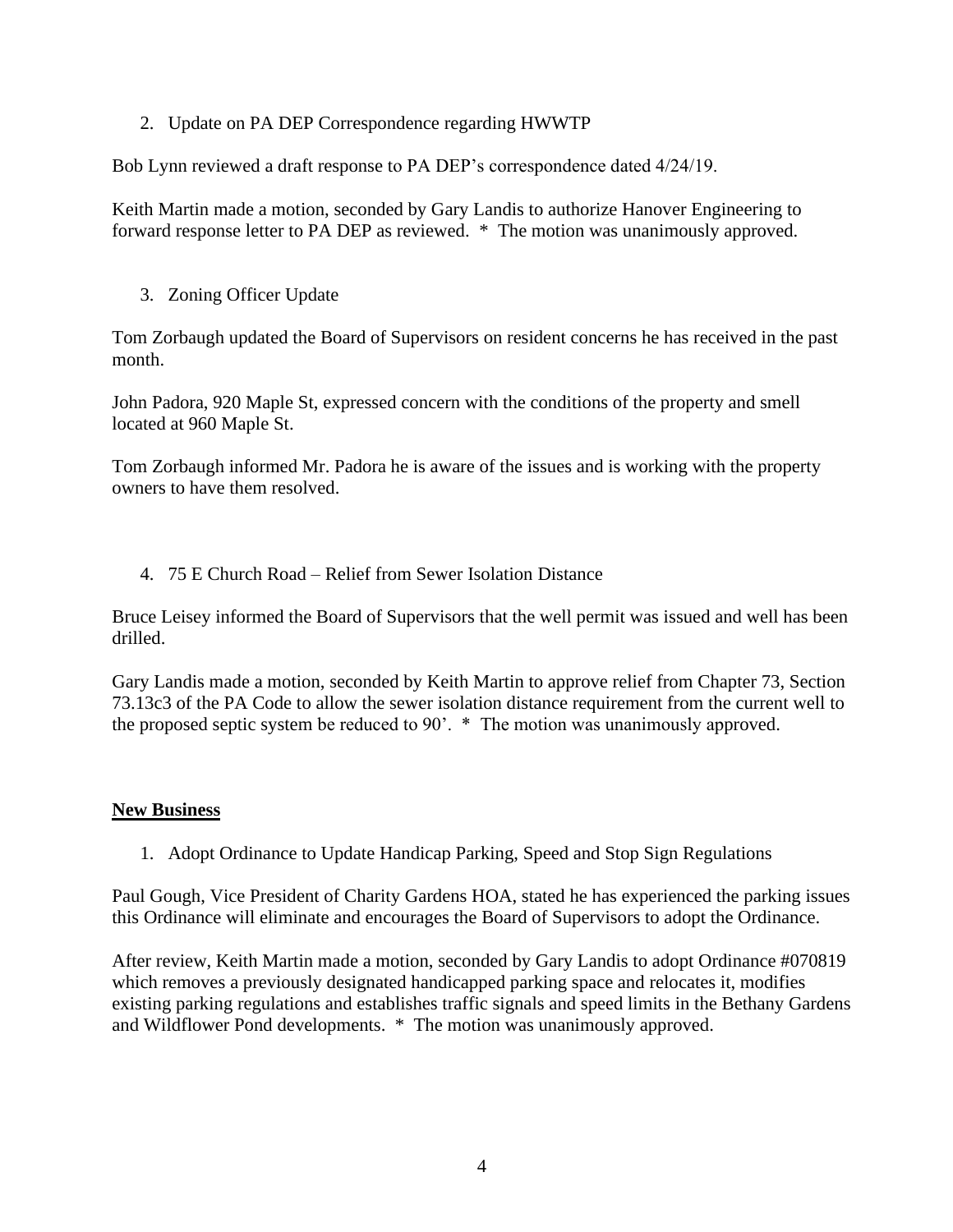2. 35 Clay School Road – Request Relief to install 6' Privacy Fence

After review, Gary Landis made a motion, seconded by Keith Martin to grant relief from the Code of Ordinances Chapter 10, Section 104a, 104b and 104h to install a solid 6' fence in the front and side yards of the property. The purpose of the fence is to reduce traffic noise from West Main Street. \* The motion was unanimously approved.

3. Adopt Resolution to Request Multimodal Transportation Grant

After review, Keith Martin made a motion, seconded by Gary Landis to approve and execute Resolution #R070819 to request a Multimodal Transportation Fund Grant from PA DCED to be used for intersection improvements at Durlach Road, Woodcorner Road and Rt 322. \* The motion was unanimously approved.

4. Execute PennDOT Winter Traffic Services 5 Year Agreement

After review, Keith Martin made a motion, seconded by Gary Landis to approve and execute Resolution #R070819A to enter into a 5-year Winter Maintenance Agreement with PennDOT. \* The motion was unanimously approved.

5. Senate House Bill 321

Bruce Leisey informed the Board of Supervisors that Senate House Bill 321 was recently passed and signed into law. The new law gives municipalities the option to opt out of allowing video gaming terminals (VGT) in Clay Township. To opt out, municipalities must deliver a copy of the Opt Out Resolution to the PA Gaming Control Board by 8/30/19.

Keith Martin made a motion, seconded by Gary Landis to authorize the Township Solicitor to draft a resolution for potential action at the 8/12/19 meeting. \* The motion was unanimously approved.

# **Executive Session**

Gary Landis made a motion, seconded by Keith Martin to enter into Executive Session at 8:45 pm to discuss potential litigation. \* The motion was unanimously approved.

Keith Martin made a motion, seconded by Gary Landis to exit Executive Session at 9:34 pm.  $*$ The motion was unanimously approved.

There was discussion on updates to the Sewer Service Agreement with the Ephrata Borough Authority.

No decisions were made.